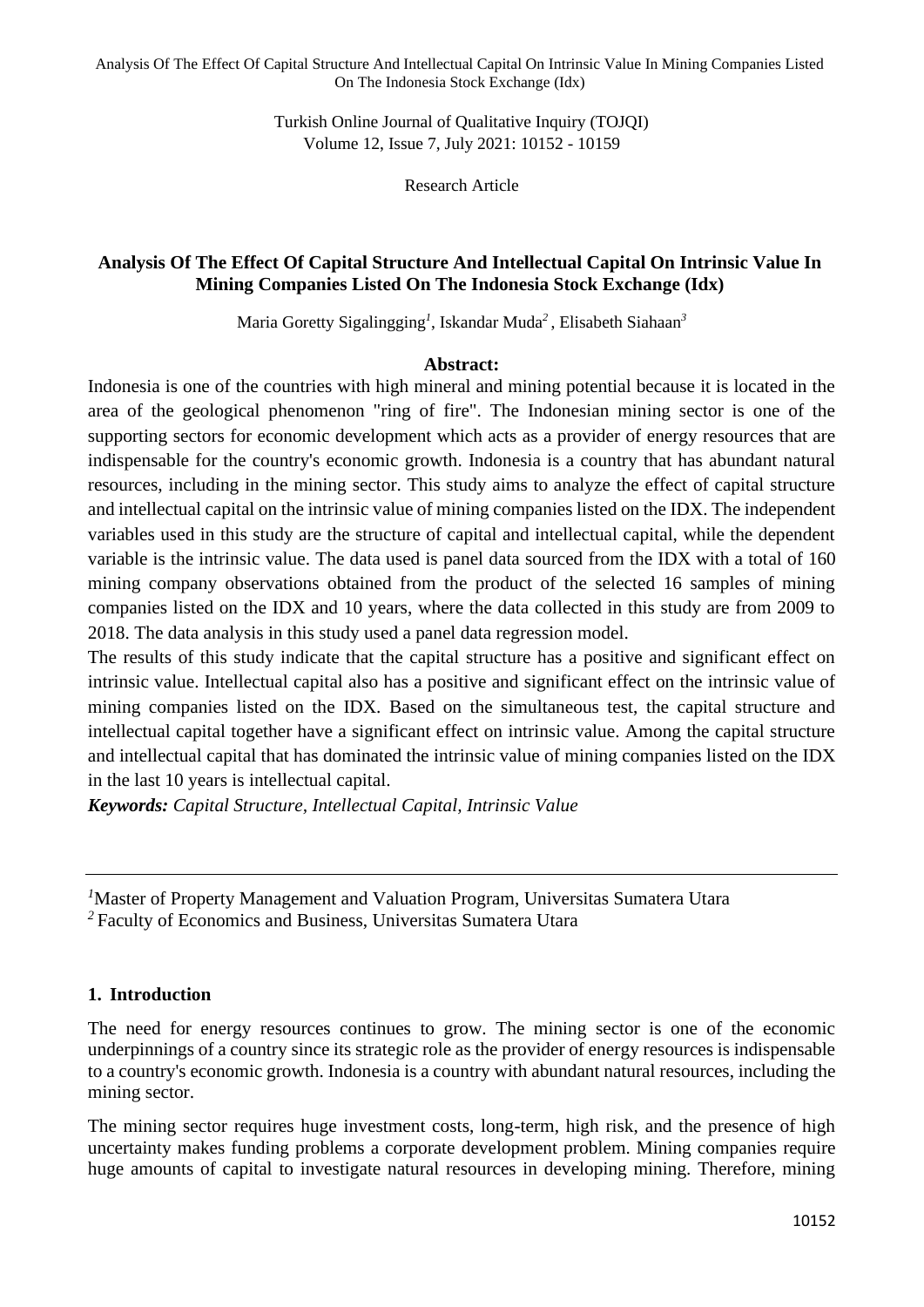#### Maria Goretty Sigalingging, Iskandar Muda, Elisabeth Siahaan

companies go through the stock market heavily to make investments and strengthen their financial position.

Capital markets play a substantial role in the economy of a country since they have dual functions of both economy and finance function. Meanwhile, investment in stocks depends on fluctuations of stock prices in exchange, the volatility of interest rates and market, as well as the financial performance of the company. However, when investing in stocks, investors must analysis the factors that may affect the company's condition.

The fair value of the company's stock represents the growing well-being of the owner of a company. The fair value of the stock refers to the sale price that prospective buyers are willing to pay when the company is sold. Hulten and Hao (2012) see tangible assets as the main pillar for the company and intangible assets as the transformation and course of changes in the company's finances. In the case study conducted by Hulten and Hao (2012) related to intangible assets in Chinese companies,

shows a significant influence related to intangible assets in improving the performance of the company. The world is starting to realize that investment in intangible assets is a promising investment for the company's progress. Empowerment of intangible assets as one of the forces that determine the company's performance

deserving or not for attention (Corrado and Hulten, 2012). One of the approaches used in the assessment and measurement of knowledge assets is intellectual capital which has become the focus of attention in various fields, including management, information technology, sociology, and education.

accounting (Ermilia, 2010). This poses a challenge for accountants to identify, measure, and disclose them in financial statements. For example, Haryadi (2010) does not directly measure the intellectual capital of the company, but proposes a measure to assess the efficiency of added value as a result of the company's intellectual ability, namely the value added intellectual coefficient (VAICTM).

### **2. Literature Review**

Investing in stocks is not an easy decision considering that stocks are intangible. Moreover, Stock investments also convey a high degree of risk and are accompanied by the high returns rate, investors refer it to the term "high risk-high return."

There are two main factors that being matter for investors in considering the result or return on investment in stocks, namely dividend and capital gain (Alesi et al., 2021). Hence, before investing in a particular stock, an investor needs to be proficient in calculating or estimating the intrinsic value of a company.

Intrinsic value refers to the market value of a company's equity plus the value of a debt market. Therefore, the addition of the company's total equity to the liabilities of the company can reflect the value of the company.

Y2 Intrinsic value can be measured by the free cash flow to the firm (FCFF) is projected to obtain the present value of net cash flow of the company by the method of discounted cash flow models (DCF model). Damodaran (2016) stat that FCFF formulate as follows: FCFF = EBIT  $(1-tax)$  (1-Reinvestment Rate) (2) On the Discounted Cash Flow method (DCF) model, the present value of the overall results of the projection and the terminal value at a discount rate, is the company's intrinsic value.

The capital structure is a particular ratio of debt and owner's equity as the funding source of a company. (Damodaran, 2016). The element of capital structure come from an internal source of the company and an external source or outside the company. (Safrida, 2010).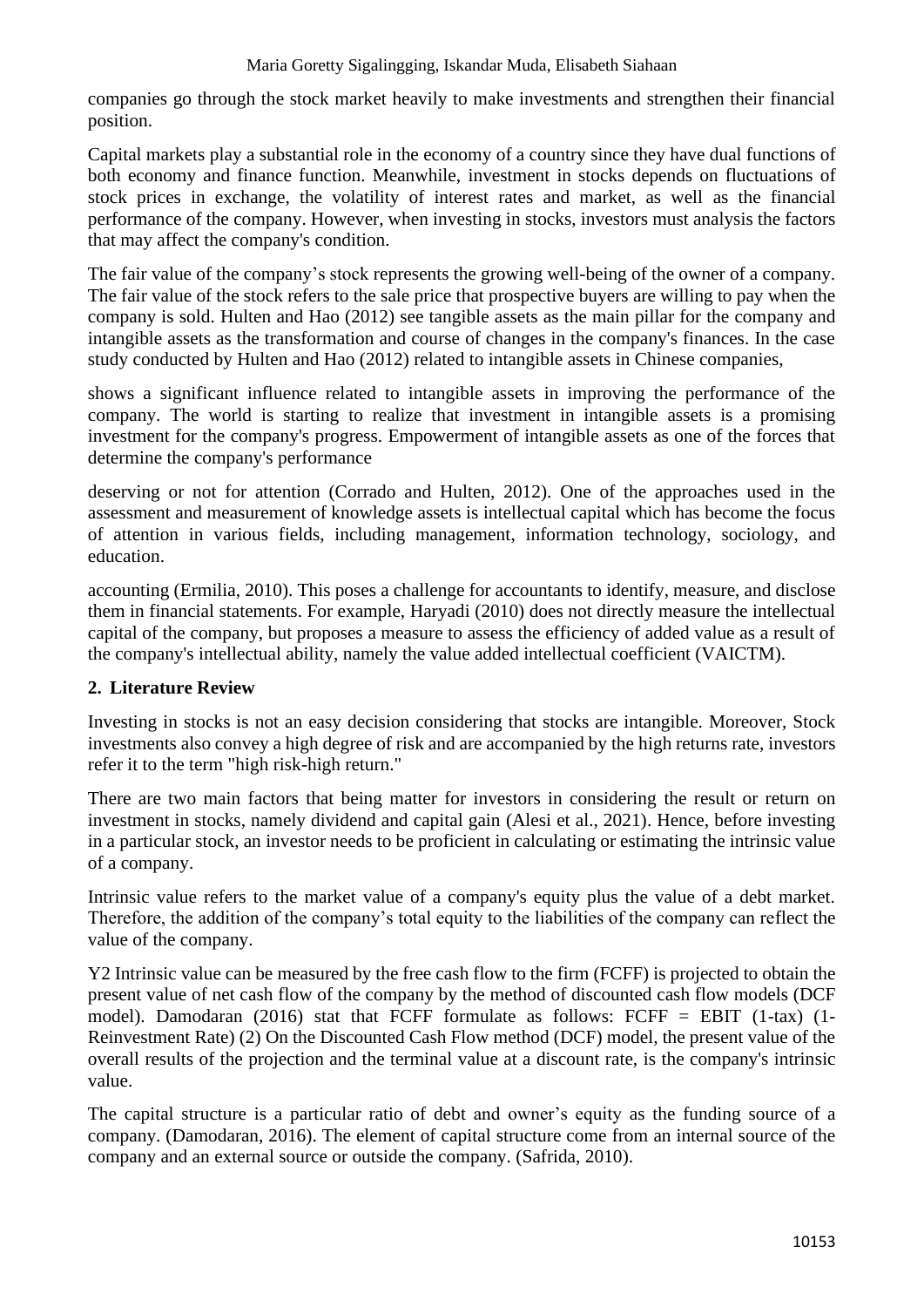Analysis Of The Effect Of Capital Structure And Intellectual Capital On Intrinsic Value In Mining Companies Listed On The Indonesia Stock Exchange (Idx)

The calculation of capital structure in this research measured by using debt to equity ratio (DER), formulated as: DER = The total of debt and equity. Generally, asset used as the capital of company from tangible assets and intangible assets. Tangible assets are the assets that can be physically manifested by the five senses.

The intellectual capital in this research measured by VAITCTM consist of physical capital (VACA), human capital (VAHU), and capital structure (STVA). Formula and stage of calculation VAICTM were stage one, calculating the value added (VA). Value Added is calculated as the difference between output and input. VA is also stated as value created efficiency which is the additional value as the effect of tangible assets influence that reflected as intellectual capital.  $VA = Out - In$ ,

where;

 $Out = Output$ : the total selling and other income.

 $In = Input$ ; the selling expenses and other expenses.

#### **3. Method**

This study used a quantitative approach by testing the causal correlation of measurable variable research (parametric). Causal research can be defined as a research method that is used to determine the cause-and-effect relationship between two variables or more in a different period.

This study aimed to inspect the impact of capital structure, intellectual capital on the intrinsic value of mining companies listed in the Indonesia Stock Exchange (IDX) in the 2009 - 2018 period. The dimensions of time and observation used in this study are time series and cross-sectional, which involves some time with many samples.

The population of this study is registered mining companies in the Indonesia Stock Exchange in the 2009-2018 period.

| No.              | Code        | <b>List of Companies</b>               |
|------------------|-------------|----------------------------------------|
| 1.               | <b>ADRO</b> | PT. Adaro Energy Tbk.                  |
| 2.               | <b>ARII</b> | PT. Atlas Resources Tbk.               |
| 3.               | <b>ATPK</b> | PT. Bara Jaya Internasional Tbk.       |
| $\overline{4}$ . | <b>BORN</b> | PT. Borneo Lumbung Energi & Metal Tbk. |
| 5.               | <b>BOSS</b> | PT. Borneo Olah Sarana Sukses Tbk.     |
| 6.               | <b>BRAU</b> | PT. Berau Coal Energy Tbk.             |
| 7.               | <b>BRMS</b> | PT. Bumi Resources Minerals Tbk.       |
| 8.               | <b>BSSR</b> | PT. Baramulti Sukses Sarana Tbk.       |
| 9.               | <b>BYAN</b> | PT. Bayan Resources Tbk.               |
| 10.              | <b>DEWA</b> | PT. Darma Henwa Tbk.                   |
| 11.              | <b>DOID</b> | PT. Delta Dunia Makmur Tbk.            |
| 12.              | <b>DSSA</b> | PT. Dian Swastatika Sentosa Tbk.       |
| 13.              | <b>FIRE</b> | PT. Alfa Energy Mines Tbk.             |
| 14.              | <b>GEMS</b> | PT. Golden Energy Mines Tbk.           |
| 15.              | <b>GTBO</b> | PT. Garda Tujuh Buana Tbk.             |
| 16.              | <b>HRUM</b> | PT. Harum Energy Tbk.                  |
| 17.              | <b>INDY</b> | PT. Indika Energy Tbk.                 |
| 18.              | <b>ITMG</b> | PT. Indo Tambangraya Megah Tbk.        |
| 19.              | <b>KKGI</b> | PT. Resource Alam Indonesia Tbk.       |
| 20.              | <b>MBAP</b> | PT. Mitrabara Adiperdana Tbk.          |

|  |  | <b>Table 1. The List of Companies</b> |
|--|--|---------------------------------------|
|--|--|---------------------------------------|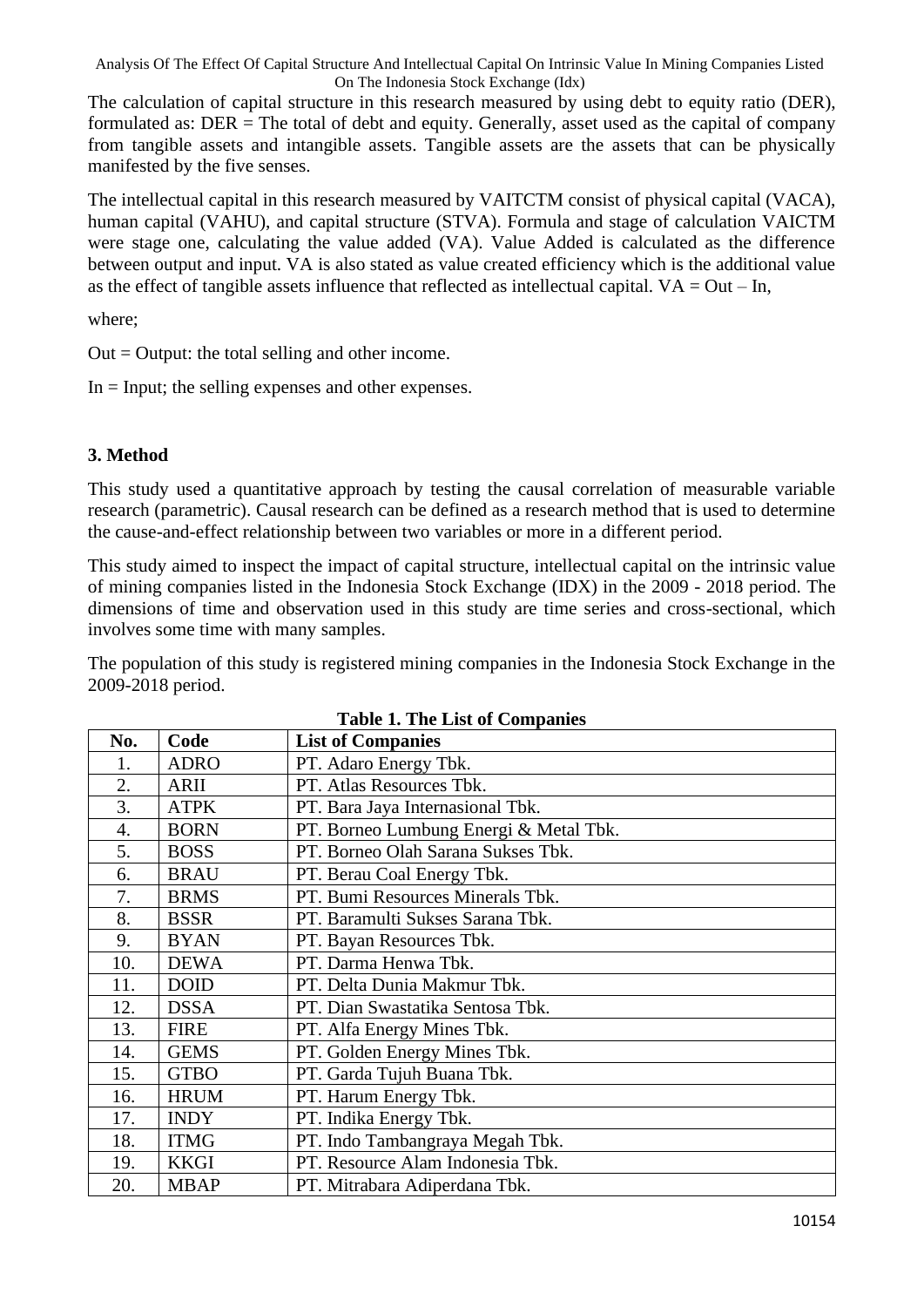Maria Goretty Sigalingging, Iskandar Muda, Elisabeth Siahaan

| 21. | <b>MYOH</b> | PT. Samindo Resources Tbk.     |
|-----|-------------|--------------------------------|
| 22. | <b>PKPK</b> | PT. Perdana Karya Perkasa Tbk. |
| 23. | <b>PTBA</b> | PT. Bukit Asam Tbk.            |
| 24. | <b>PTRO</b> | PT. Petrosea Tbk.              |
| 25. | <b>SMMT</b> | PT. Golden Eagle Energy Tbk.   |
| 26. | <b>SMRU</b> | PT. SMR Utama Tbk.             |
| 27. | <b>TOBA</b> | PT. Toba Bara Sejahtera Tbk.   |

# **3.1. Data Analysis**

The data analysis technique in this research is descriptive analysis. The following are the steps of data analysis in this study:

## **1. Capital structure (X1)**

Capital structure is measured by *the debt-to-equity ratio* (DER).

 $DER = Total Liabilities: Total Equity$ 

## **2. Intellectual Capital (X2)**

Intellectual Capital is measured by VAICTM consists of *physical capital* (VACA), *human capital* (VAHU), dan *structural capital* (STVA). The formulation and calculation stage VAICTM are as follows:

First stage.  $VA = Out - In$ 

Second stage.  $VACA=VACE$ 

Third stage.  $VAHU=VAHC$ 

The fourth stage, calculating Structural Capital Value Added (STVA).

### $STVA = SC/VA$

Fifth stage. VAIC is the sum of the 3 previous components, namely VACA, VAHU, and STVA.

### **4. Result**

Three methods can be used for panel data in research, namely Regression model *Common Effect* (CE), Fixed Effect (FE) and Random Effect (RE). To determine the best estimation model in the study, *the Chow test, Hausman test*, and *Lagrange Multiplier*.

### **Chow Test**

A Chow test is carried out to determine the most appropriate *fixed-effe*ct or *common effect* model used in estimating panel data.

This test aims to determine the best model between both fixed effect and common effect. The hypothesis used in this chow test are as follows:

H0: the best estimation model used is the fixed effect

H1: Hence, the best estimation model used is a common effect

If the probability is  $\geq 0.05$ , then H0 is accepted, which means the *common effect* (*pool least square*) model will be used. But, if the probability score is < 0,05, then H1 is accepted, which means a *fixed*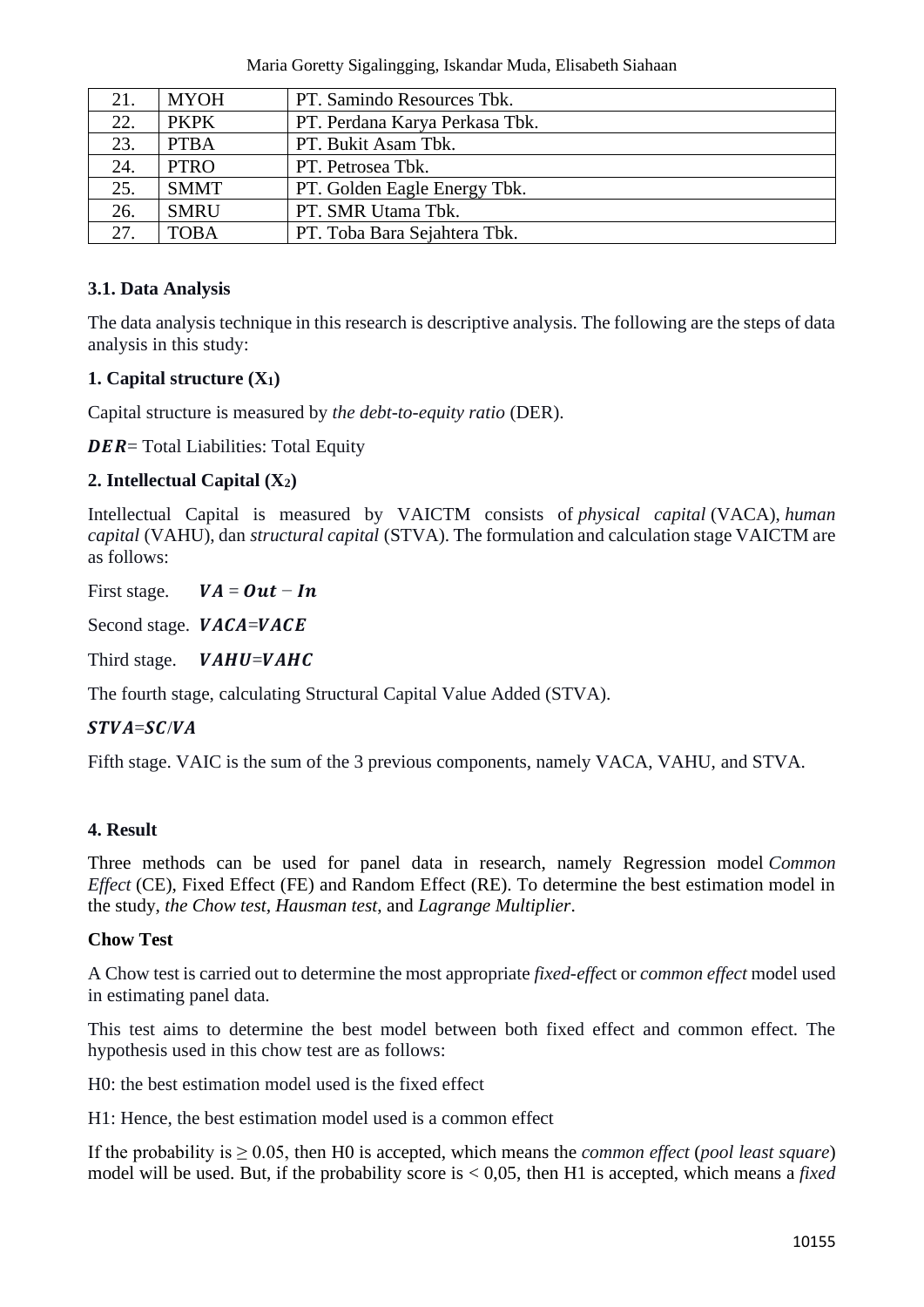Analysis Of The Effect Of Capital Structure And Intellectual Capital On Intrinsic Value In Mining Companies Listed On The Indonesia Stock Exchange (Idx)

*effect will be used*. The following are the test result to determine whether the best estimation is fixed effect (FE) or common effect (CE) by using Chow test show in Table 2.

#### **Table 2. Fixed Effects Tests**

Redundant Fixed Effects Tests Equation: Untitled Test cross-section fixed effects

| <b>Effects Test</b>      | <b>Statistic</b> | d.f.      | Prob.  |
|--------------------------|------------------|-----------|--------|
| Cross-section F          | 5.632001         | (15, 431) | 0.0000 |
| Cross-section Chi-square | 72.110202        | 15        | 0.0000 |

Source: Research results, (2020).

Based on the output result of the Chow test Table 2 above showed that the *prob. cross-section chisquare score*  $0,0000 < 0,05$ , which means the null hypotheses (H0) is accepted. Based on the result on the table, Chow test states that a better estimation model is the fixed effect (FE) than the common effect (CE).

#### *Hausman Test*

After doing Chow Test and determining the best estimation is fixed effect, then the next stage is accomplishing the Hausman Test to re-test the better model between fixed effect and random effect. The hypotheses used in Hausman Test are following as:

H0: the best estimation model used is the *Random Effect* (RE).

H1: the best estimation model used is the *Fixed Effect* (FE).

The following are the test result to determine whether the best estimation is the *Random Effect* (RE) or *Fixed Effect* (FE) by using Hausman test.

#### **Table 3. Random Effects - Hausman Test**

Correlated Random Effects - Hausman Test Equation: Untitled Test cross-section random effects

| <b>Test Summary</b>  | $Chi-Sq.$<br>Statistic | Chi-Sq. d.f. Prob. |        |
|----------------------|------------------------|--------------------|--------|
| Cross-section random | 5.303167               | 2                  | 0.1711 |

Source: Research results, 2020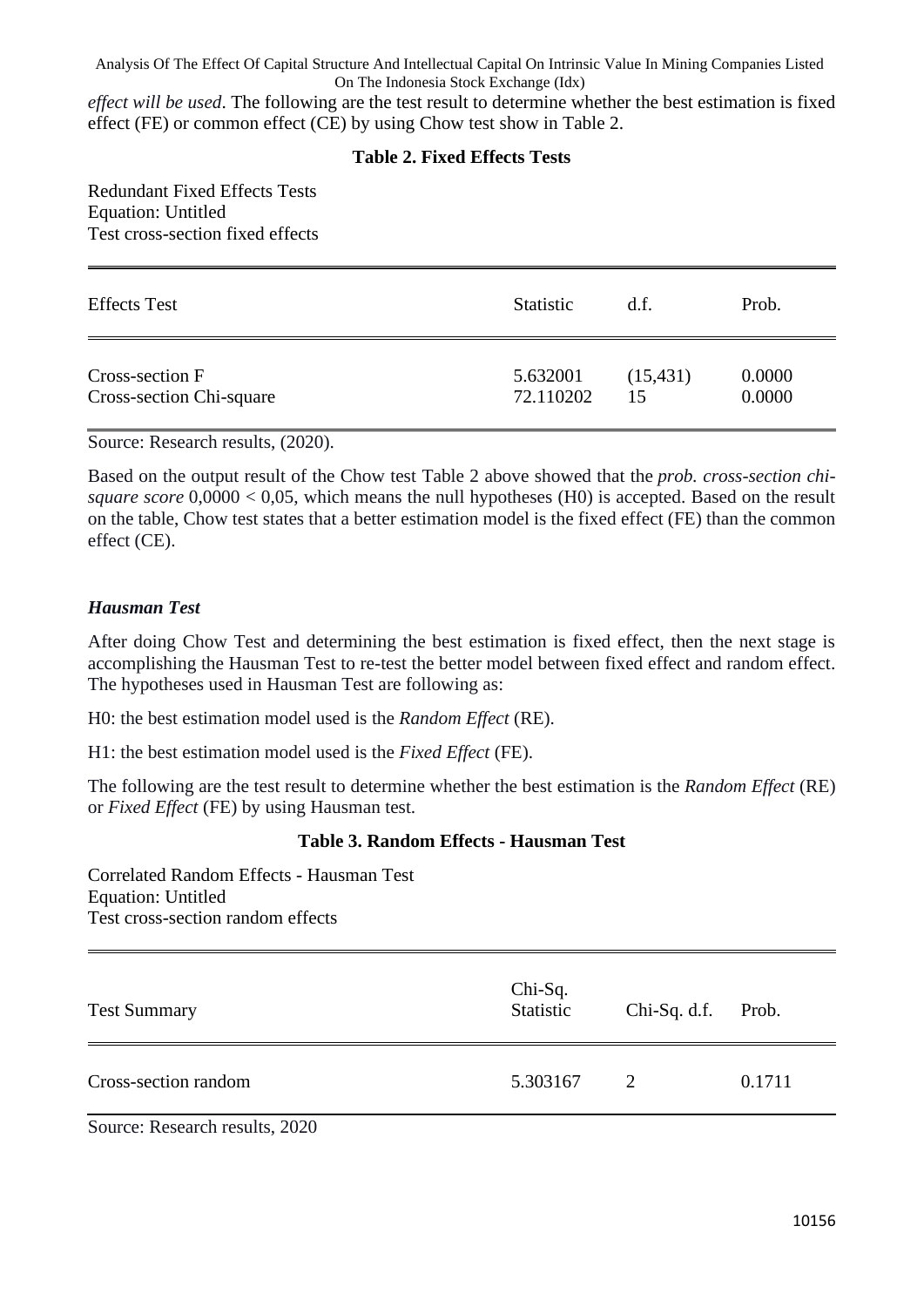Based on Table 3, it can be seen that the *P-Value Cross-section* score is greater than 0.05, in which  $0.1711$   $(0.0705 > 0.05)$ . Therefore, H0 is accepted, which means the best method to used is the *Random Effect* (RE) than *Fixed Effect* (FE). Since based on Chow Test results can be seen that the best model is *Fixed Effect* (FE) rather than *Common Effect* (CE), and the Hausman Test results showed that *Random Effect* (RE) rather than *Fixed Effect* (FE). Accordingly, the advanced test, Lagrange Multiplier is needed to determine the better model between *Random Effect* (RE) and *Common Effect* (CE).

## *Lagrange Multiplier Test*

To assure whether the best estimation method is the random effect or common effect, so Lagrange Multiplier Test is carried out. Lagrange Multiplier test is a statistic test to select whether *Common Effect model* or *Random Effect model* is appropriate to be used in panel data regression *(*Gujarati, 2012). Testing is carried out with the following hypotheses:

1. H0: so, the best estimation model used is the *Common effect* (CE)

2. H1: so, the best estimation model used is the *Random effect* (RE)

The following are the testing result of Lagrange Multiplier test to determine whether the best estimation is the *common effect* or *random effect:*

## **Table 4. Breusch-Pagan Test**

Null hypotheses: No effects

Alternative hypotheses: Two-sided (Breusch-Pagan) and one-sided

(all others) alternatives

|               | Test Hypothesis<br>Cross-section<br>Time |          | <b>Both</b> |
|---------------|------------------------------------------|----------|-------------|
| Breusch-Pagan | 42.41332                                 | 1.487891 | 31.23160    |
|               | (0.0000)                                 | (0.2564) | (0.0000)    |

Source: results of data processing by Eviews 9

It can be seen that the score of *P Value Cross-section* Breusch-Pagan is less than 0.05, which is 0.000  $(0.000 < 0.05)$ . Accordingly, H1 is accepted, which means the best method to be used in this study is the *Random Effect (RE)*. Since based on the selection of estimation method comprehended that the result of appropriate estimation method selection for the panel data regression equation in this study is a *random effect*, it is unnecessary to test the classical assumption on the data used (Gujarati, 2012)

### **Table 5. Random Effects Test**

Dependent Variable: Y Method: Panel EGLS (Cross-section random effects) Date: 26/07/21 Time: 18:31 Sample: 2009 2018 Periods included: 10 Cross-sections included: 16 Total panel (balanced) observations: 160 Wansbeek and Kapteyn estimator of component variances

| Variable      | Coefficient Std. Error |          | t-Statistic | Prob.  |
|---------------|------------------------|----------|-------------|--------|
| $\mathcal{C}$ | 1.143421               | 0.422921 | 4.181501    | 0.0008 |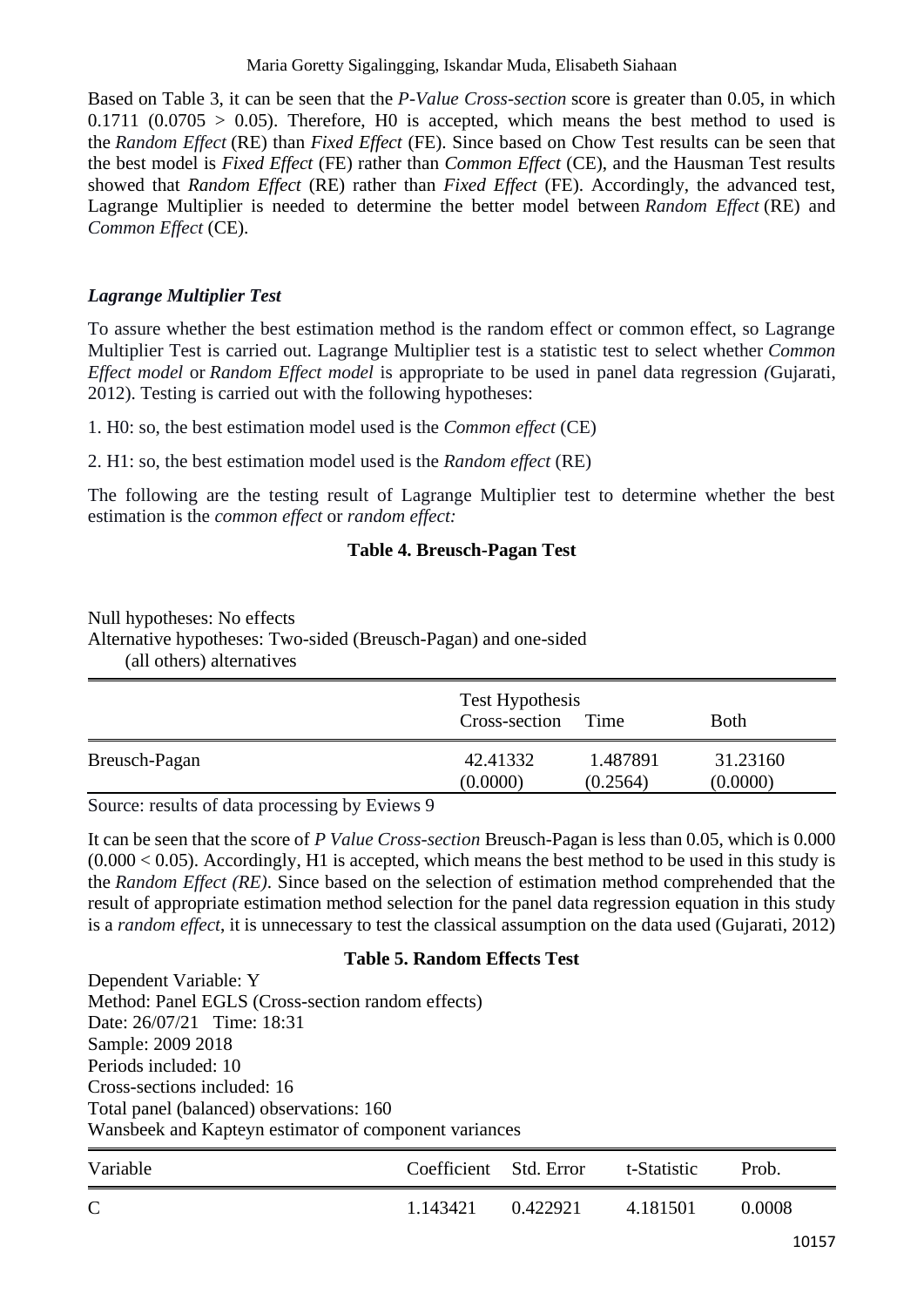| Analysis Of The Effect Of Capital Structure And Intellectual Capital On Intrinsic Value In Mining Companies Listed |                                                               |                                                                                                                         |                      |                      |
|--------------------------------------------------------------------------------------------------------------------|---------------------------------------------------------------|-------------------------------------------------------------------------------------------------------------------------|----------------------|----------------------|
| X1<br>X2                                                                                                           | On The Indonesia Stock Exchange (Idx)<br>0.325646<br>0.731855 | 0.095266<br>0.273001                                                                                                    | 3.418276<br>2.680774 | 0.0009<br>0.0081     |
|                                                                                                                    | <b>Effects Specification</b>                                  |                                                                                                                         | S.D.                 | Rho                  |
| Cross-section random<br>Idiosyncratic random                                                                       |                                                               |                                                                                                                         | 0.770864<br>1.129186 | 0.3179<br>0.6821     |
|                                                                                                                    | <b>Weighted Statistics</b>                                    |                                                                                                                         |                      |                      |
| R-squared<br><b>Adjusted R-squared</b><br>S.E. of regression<br>F-statistic<br>Prob(F-statistic)                   | 0.104213<br>0.094106<br>1.129576<br>9.252378<br>0.000158      | Mean dependent var<br>S.D. dependent var<br>1.189571<br>Sum squared resid<br>199.2957<br>Durbin-Watson stat<br>1.397243 |                      | 0.798204             |
|                                                                                                                    | <b>Unweighted Statistics</b>                                  |                                                                                                                         |                      |                      |
| R-squared<br>Sum squared resid                                                                                     | 0.024103<br>279.0249                                          | Durbin-Watson stat                                                                                                      | Mean dependent var   | 1.851000<br>0.997849 |

Based on Table 5 above, the equation of linear regression model of panel data with *random effect* (RE) can be obtained as follows:

$$
Y = 1,143 + 0,325X1 + 0,731X2
$$

Where,

- Y : Intrinsic value
- $X_1$  : Capital structure
- $X_2$ : Intellectual Capital

Based on the regression equation, it can be explained as follows:

- 1. The constant value of 1.143 indicates that if the value of capital structure and intellectual capital is constant, then the intrinsic value is 1.143.
- 2. The capital structure has a coefficient value of 0.325 which is positive. This value can be interpreted that if the capital structure increases, the intrinsic value will also increase.
- 3. Intellectual capital has a coefficient value of 0.731 which is positive. This value can be interpreted that if intellectual capital increases, the intrinsic value will also increase.

### **5. Conclusion**

- 1. The capital structure has a positive and significant impact on intrinsic value to mining companies listed in the Indonesia stock exchange (IDX);
- 2. Intellectual capital positively and significantly impacts the intrinsic value of mining companies listed in the Indonesia stock exchange. (IDX);
- 3. Capital structure and intellectual capital simultaneously have a significant impact on mining companies listed in the Indonesia stock exchange. (IDX)